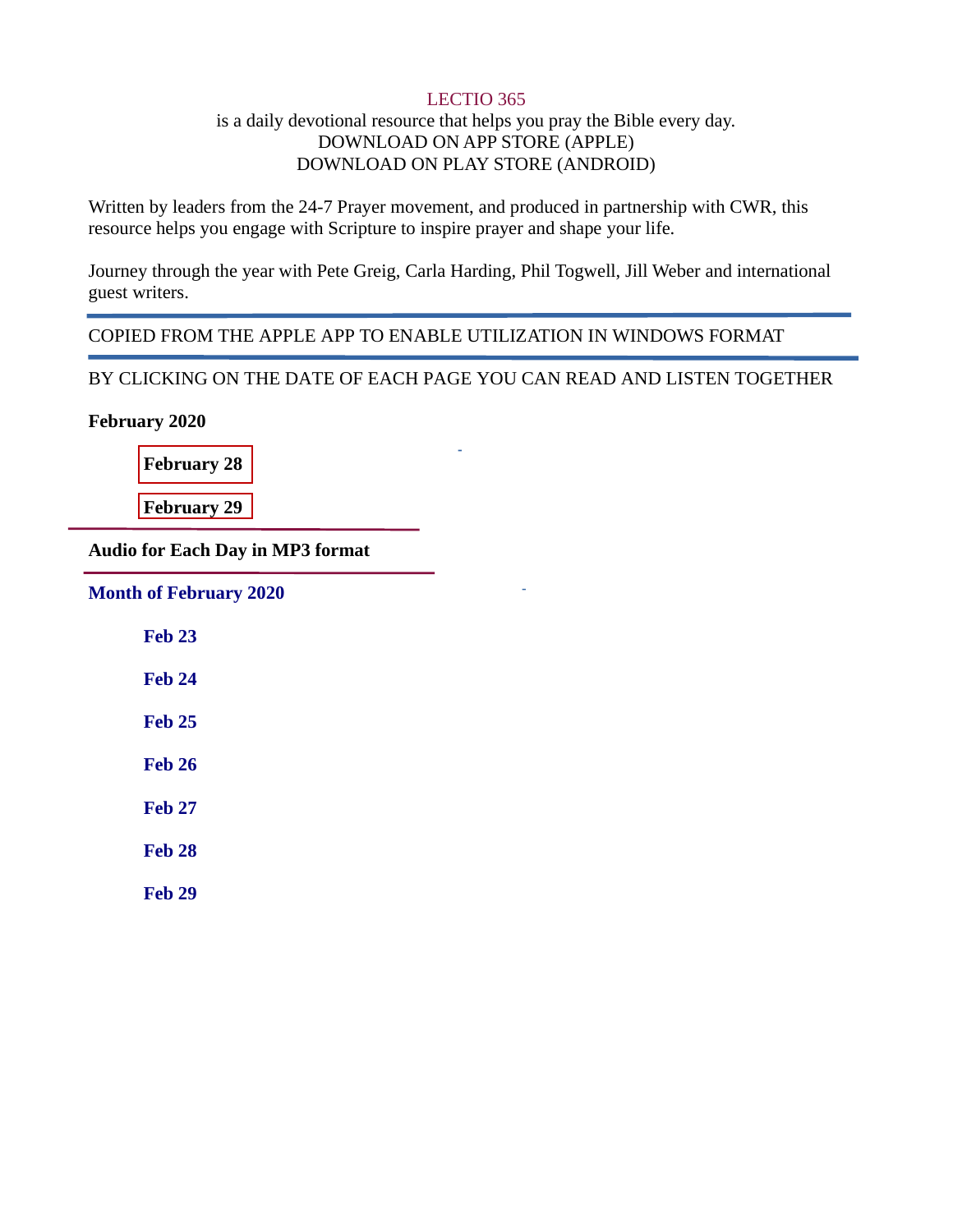## Feb 28 2020 **(click to [listen\)](https://drive.google.com/open?id=18TciZ5tE073mF6Qh_WJizis1ews3Pnej)**

### <span id="page-1-0"></span>Pause

As I enter prayer now, I pause to be still; to breathe slowly; to re-center my scattered senses upon the presence of God.

## Pause and pray

### Prayer of Approach

You have searched me, Lord, and You know me. You are familiar with all my ways. Test me, know my mind, and lead me on Your path today. (Adapted from Psalm 139)

### Rejoice and Reflect

I rejoice in God's goodness, joining with the ancient praise of all God's people in the words of Psalm 100...

Shout with joy to the Lord, all the earth! Worship the Lord with gladness. Come before him, singing with joy. Acknowledge that the Lord is God! He made us, and we are his. We are his people, the sheep of his pasture. Psalm 100:1–3

## Pause and pray

Today we're reflecting on words of the prophet Joel. Speaking to the nation of Judah, he warns them that God's judgment is coming and delivers this challenging yet mercy-soaked invitation...

'Even now,' declares the Lord, 'return to me with all your heart, with fasting and weeping and mourning.'

Rend your heart and not your garments.

Return to the Lord your God, for he is gracious and compassionate, slow to anger and abounding in love, and he relents from sending calamity. Joel 2:12–13

I find these words uncomfortable. This isn't a polite, sanitized and controlled approach to the Lord. Joel's language is passionate and raw. It provokes me to admit the impact of the parts of my life where I have turned 'away' from Him.

Joel invites me to fast and feel as I change direction. When I fast, all my comfort is stripped away. Am I prepared to feel uncomfortable, to fast, to make space and see what comes to the surface?

### Ask

I think about the past week: the way I've spoken to people, what I've done with my money, the things that have preoccupied my thoughts. I ask You to show me, God: where have I chosen to walk away from You? Where do I need to return to You with all of my heart?

### Pause and pray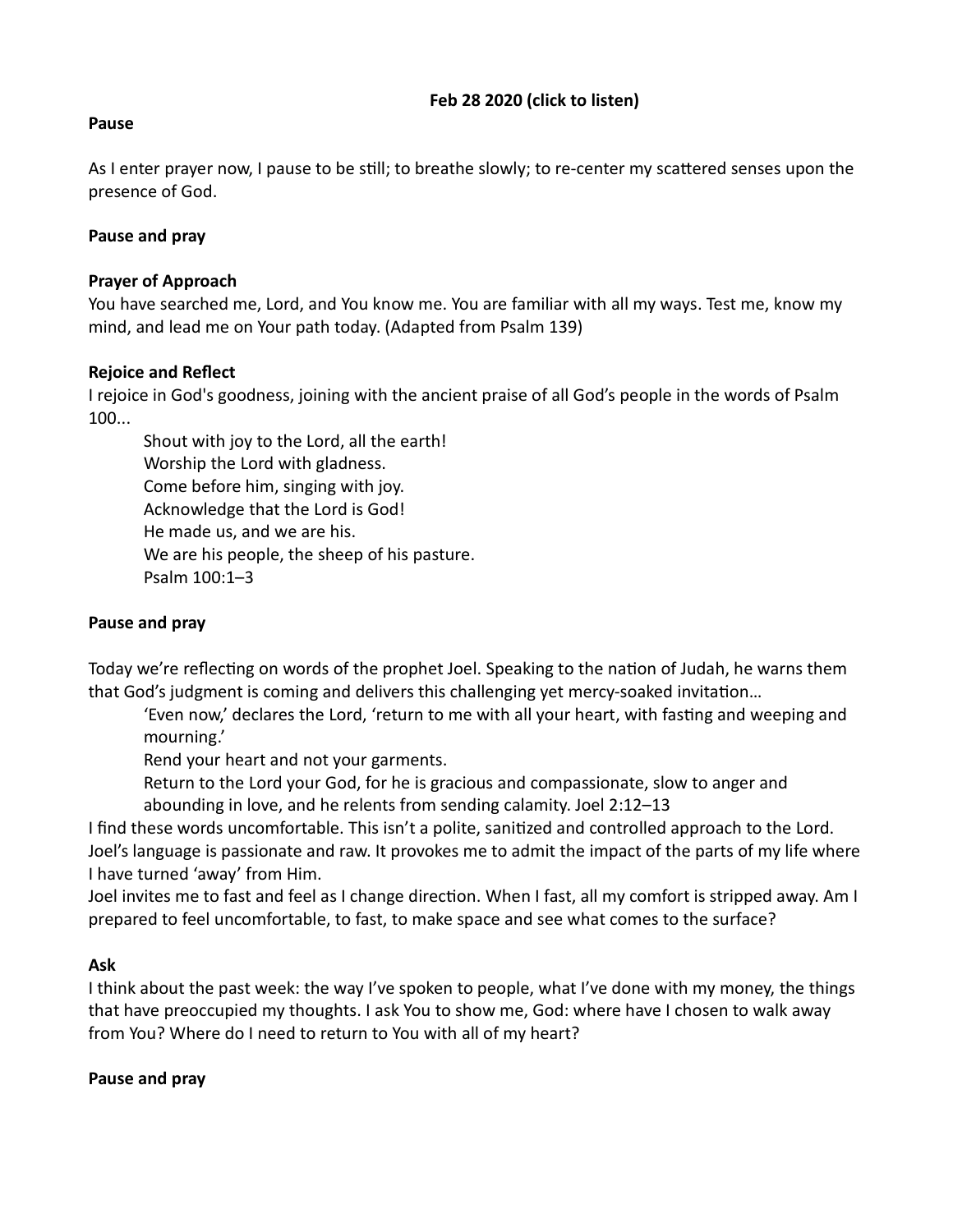Joel's invitation was to a group, not an individual. There's something powerful about a community or nation fasting and turning to God together. When was the last time my church fasted together? Lord, would You show us where we need to return to You, together.

# Pause and pray

# Yield

As I return to the passage, I open my ears to hear Your Word, and my heart to yield to Your will once again.

'Even now,' declares the Lord, 'return to me with all your heart, with fasting and weeping and mourning.'

Rend your heart and not your garments.

Return to the Lord your God, for he is gracious and compassionate, slow to anger and abounding in love, and he relents from sending calamity. Joel 2:12–13

I am my own harshest critic and can take a while to forgive myself when I mess up. Maybe that's why I sometimes find it hard to believe that God forgives me. It's easy to project my own reluctance onto God, to assume that He is like me. This passage shows me that He's different. I'm struck by Joel's description of the Lord. It reminds me of Jesus' story of the prodigal son in Luke 15. No matter what I've done or how I've rejected Him, when I turn back to the Father, He's not angry and determined to punish me, but running toward me, arms outstretched, full of love.

# Pause and pray

# Prayer of Yielding

Father God, I surrender to You today. I have sinned, I have let You down, in so many ways I am guilty. Please forgive me. Show me Your grace and compassion. Help me to rest in Your love.

# Closing Prayer

Father, help me to live this day to the full, being true to You, in every way. Jesus, help me to give myself away to others, being kind to everyone I meet. Spirit, help me to love the lost, proclaiming Christ in all I do and say. Amen.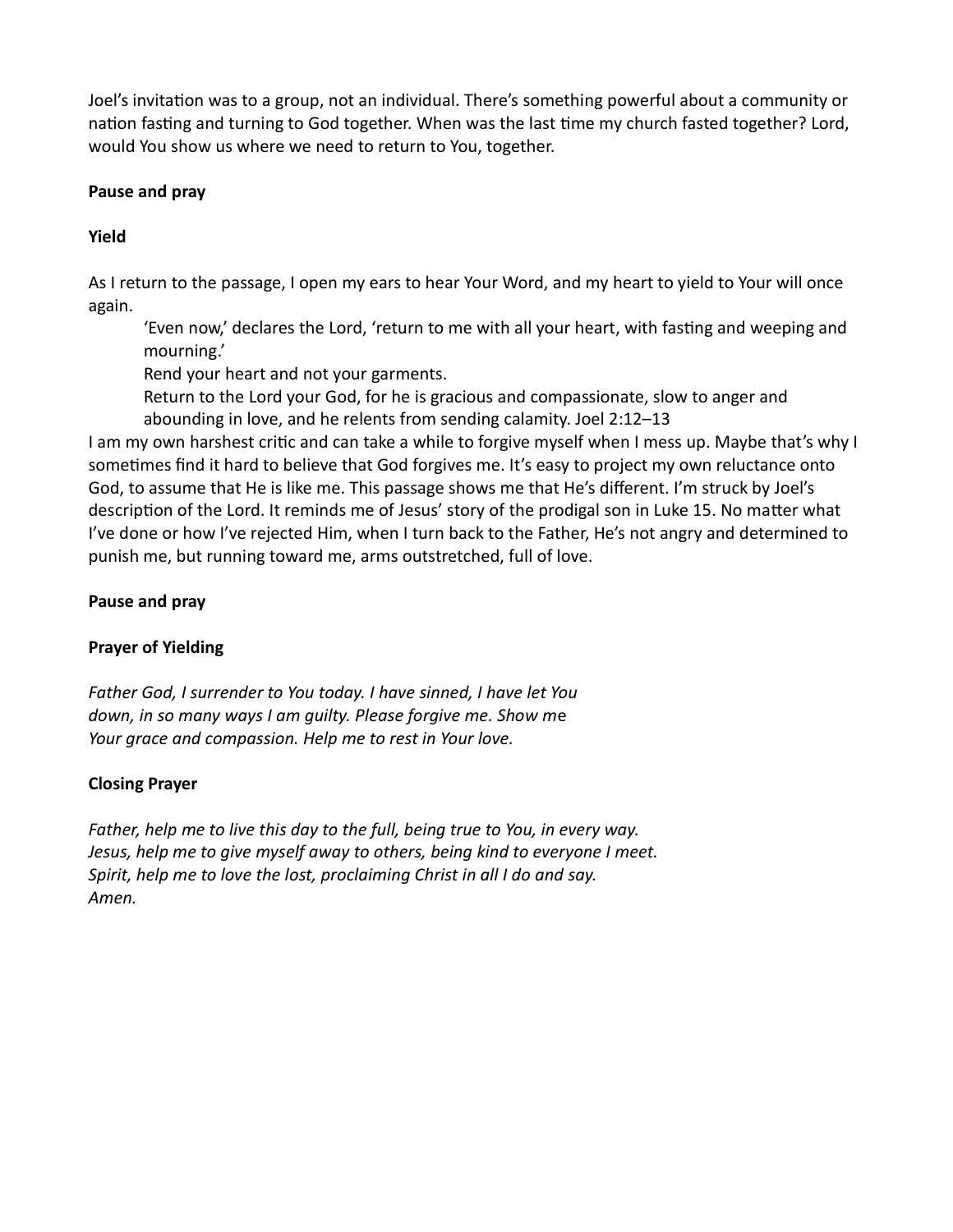### Feb 29 2020 **(click to [listen\)](https://drive.google.com/open?id=1IX3h543Rx8bUb-qpgBOOCPV6T5mtCtP8)**

### <span id="page-3-0"></span>Pause

As I enter prayer now, I pause to be still; to breathe slowly; to re-center my scattered senses upon the presence of God.

## Pause and pray

### Prayer of Approach

You have searched me, Lord, and You know me. You are familiar with all my ways. Test me, know my mind, and lead me on Your path today. (Adapted from Psalm 139)

### Rejoice and Reflect

I rejoice in God's enduring love, joining with the ancient praise of all God's people in the words of Psalm 100...

Enter his gates with thanksgiving; go into his courts with praise. Give thanks to him and praise his name. For the Lord is good. His unfailing love continues forever, and his faithfulness continues to each generation. Psalm 100:4–5

### Pause and pray

Today's reading gives us a glimpse into a dramatic moment in the life of the prophet Elijah. He's exhausted, desperately fleeing from the threat of death and ready to give up. At this, potentially his lowest point, he encounters the care of God not once, but twice… The angel of the Lord came back a second time and touched him and said, 'Get up and eat, for the journey is too much for you.' So he got up and ate and drank. Strengthened by that food, he traveled for forty days and forty nights until he reached Horeb, the mountain of God. There he went into a cave and spent the night. And the word of the Lord came to him: 'What are you doing here, Elijah?'" 1 Kings 19:7–9 This journey that began in hunger, exhaustion and fear was a direct consequence of one the greatest moves of God Elijah ever witnessed. Through him the Lord had performed a miracle, humiliating the prophets of another god, and now people in power wanted Elijah dead. It's challenging that even then, when he's running for his life, he's running in the direction of 'the mountain of God'.

### Ask

Where do I run to when I need to escape and recover my life? Is it to comfort, to a person or to a place? Do I run towards God?

I think about where I feel tiredness, hunger or fear today – literally or metaphorically. I ask You, God, to replenish me, satisfy me and give me peace.

### Pause and pray